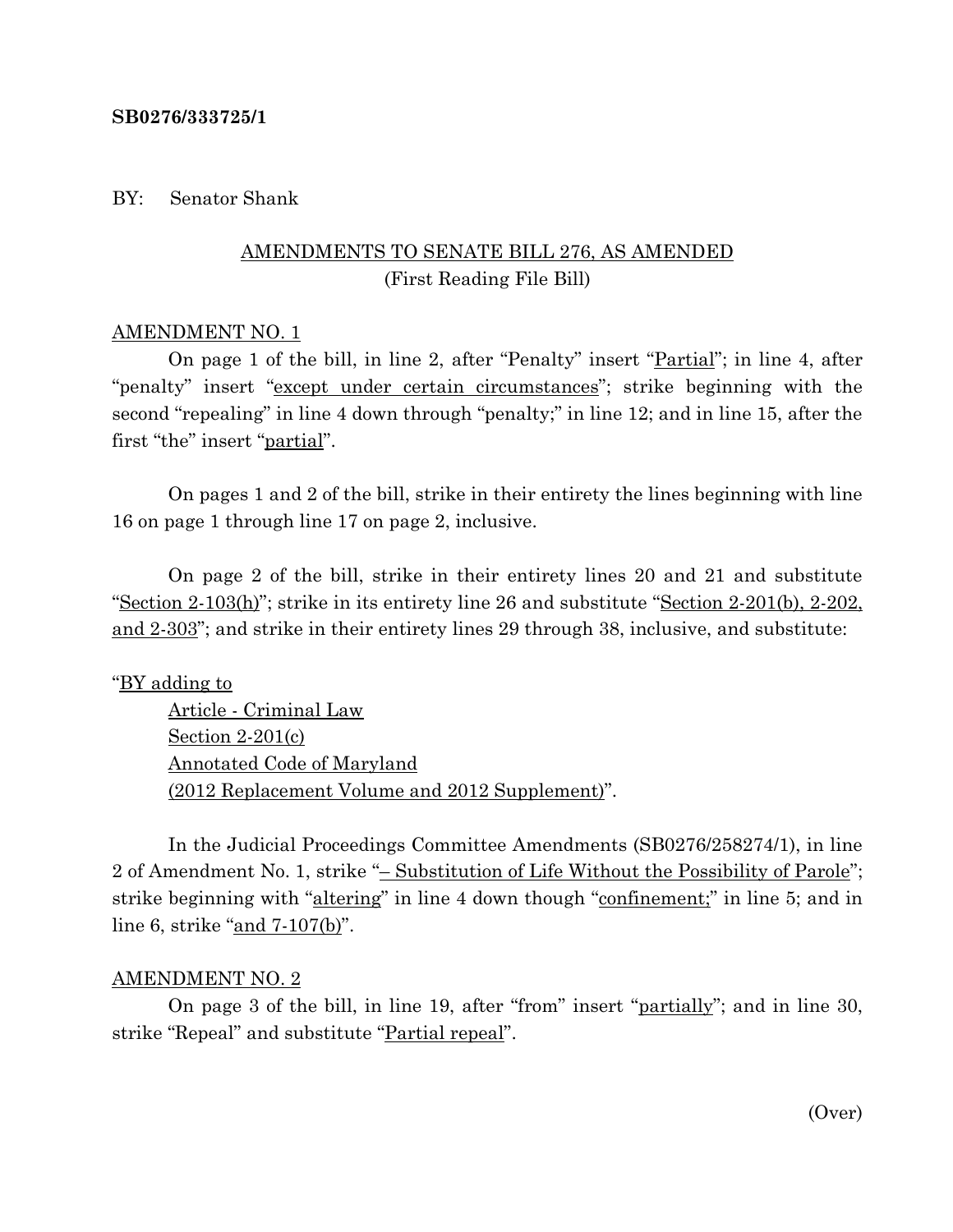## **SB0276/333725/1 SHANK Amendments to SB 276 Page 2 of 4**

On pages 3 and 4 of the bill, strike in their entirety the lines beginning with line 32 on page 3 through line 2 on page 4, inclusive.

On page 4 of the bill, in line 3, strike "3." and substitute " $\underline{1}$ "; and in the same line, strike "AND BE IT FURTHER ENACTED" and substitute "BE IT ENACTED BY THE GENERAL ASSEMBLY OF MARYLAND".

On pages 4 through 10 of the bill, strike in their entirety the lines beginning with line 5 on page 4 through line 14 on page 10, inclusive.

In the Judicial Proceedings Committee Amendments, in lines 2 and 3 of Amendment No. 2, strike "**CHANGE A SENTENCE OF DEATH INTO A SENTENCE OF LIFE WITHOUT THE POSSIBILITY OF PAROLE**".

On page 11 of the bill, in line 10, strike "A" and substitute "**SUBJECT TO SUBSECTION (C) OF THIS SECTION, A**"; after line 18, insert:

# "**(C) A PERSON WHO COMMITS A MURDER IN THE FIRST DEGREE WHILE CONFINED IN A CORRECTIONAL FACILITY MAY BE SENTENCED TO DEATH IN COMPLIANCE WITH § 2-202 OF THIS SUBTITLE AND SUBTITLE 3 OF THIS TITLE.**";

in line 19, strike the bracket; in line 20, after "degree" insert "**UNDER § 2-201(C) OF THIS SUBTITLE**"; strike beginning with the colon in line 23 down through "(i)" in line 24; in line 24, strike "and"; strike in their entirety lines 25 and 26; and strike beginning with "with" in line 27 down through "title," in line 28.

On page 12 of the bill, in line 1, strike "with respect to  $\S 2-303(g)(1)(i)$  of this title,".

On page 13 of the bill, in lines 4 and 14, in each instance, strike the bracket; and strike in their entirety lines 5 through 13, inclusive.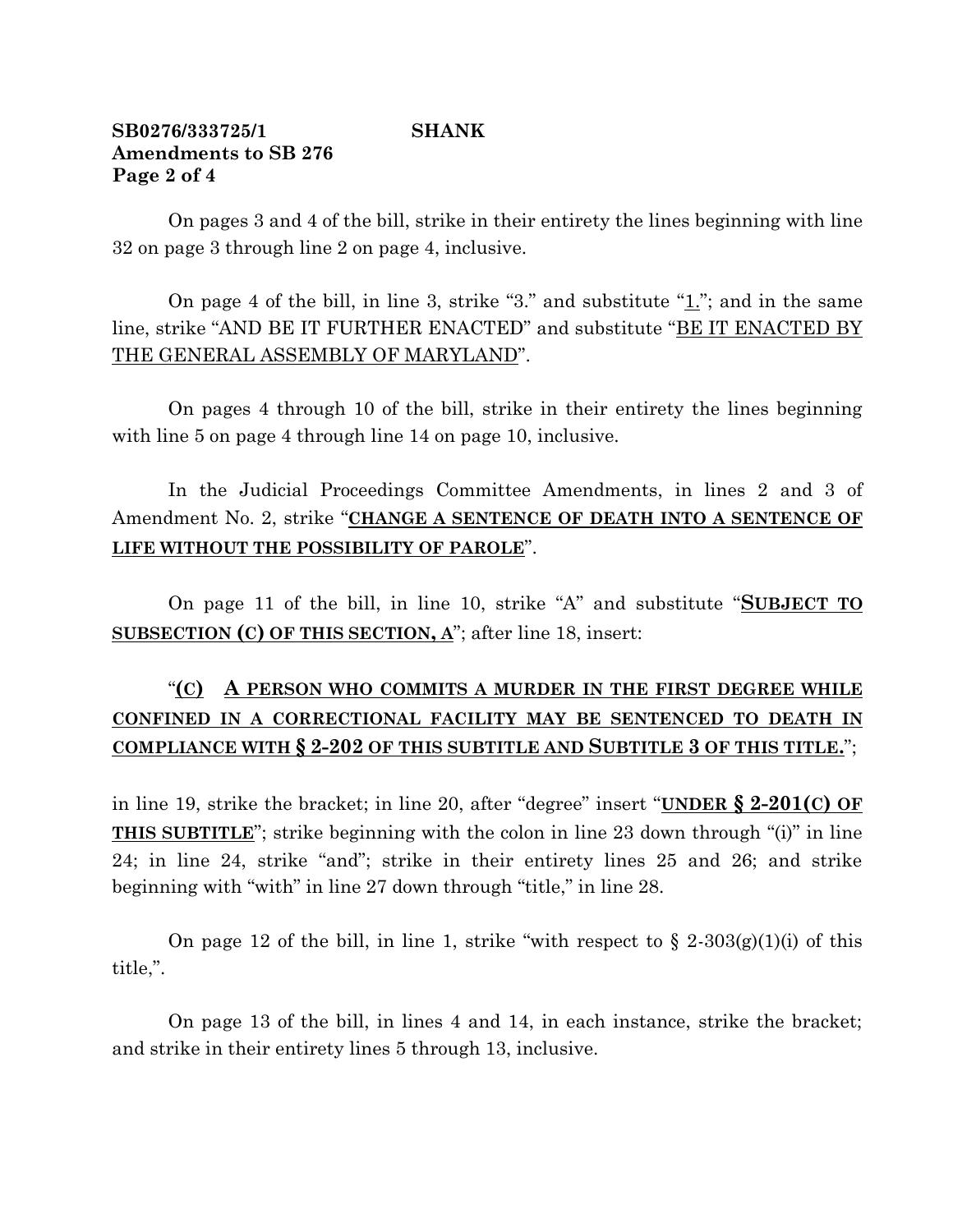## **SB0276/333725/1 SHANK Amendments to SB 276 Page 3 of 4**

On page 15 of the bill, strike in their entirety lines 10 through 13, inclusive; and in lines 14, 17, and 19, strike "(iii)", "(iv)", and "(v)", respectively, and substitute "**(II)**", "**(III)**", and "**(IV)**", respectively.

On pages 16 and 17 of the bill, strike in their entirety the lines beginning with line 12 on page 16 through line 5 on page 17, inclusive.

On page 16 of the bill, strike beginning with "any" in line 6 down through "exists" in line 7 and substitute "**A DETERMINATION HAS BEEN MADE**"; in line 7, strike the colon and substitute "**THAT**"; strike in their entirety lines 8 and 9; in line 10, strike "(ii)"; and in line 11, strike the semicolon and substitute a period.

On page 17 of the bill, in line 6, strike "one or more of"; and in line 7, strike "circumstances exist" and substitute "**CIRCUMSTANCE EXISTS**".

On page 18 of the bill, strike beginning with "one" in line 1 down through "circumstances" in line 2 and substitute "**THE CIRCUMSTANCE**"; in lines 30, 31, and 32, in each instance, strike "circumstances" and substitute "**CIRCUMSTANCE**"; and in line 31, strike "outweigh" and substitute "**OUTWEIGHS**".

On page 19 of the bill, in lines 1 and 12, in each instance, strike "outweigh" and substitute "**OUTWEIGHS**"; in lines 3 and 15, in each instance, strike "do" and substitute "**DOES**"; in line 9, strike "each" and substitute "**THE**"; in line 11, strike "any" and substitute "**THE**"; and in lines 11 and 14, in each instance, strike "circumstances" and substitute "**CIRCUMSTANCE**".

On page 20 of the bill, in line 14, strike the bracket.

On pages 20 through 26 of the bill, strike in their entirety the lines beginning with line 15 on page 20 through line 20 on page 26, inclusive.